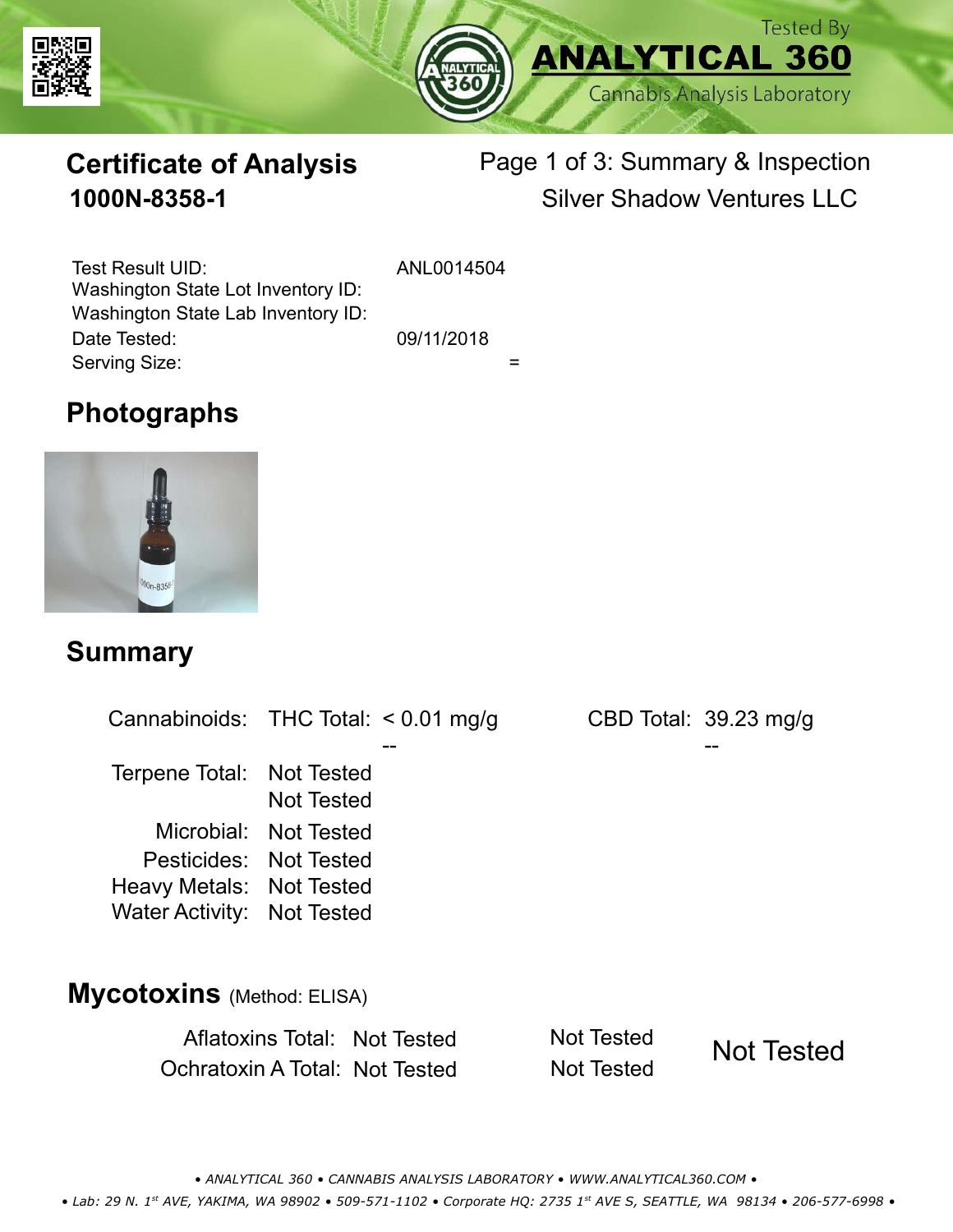



# **Certificate of Analysis** Page 2 of 3: Summary & Inspection **1000N-8358-1** Silver Shadow Ventures LLC

| Test Result UID:                                                         | ANL0014504 |
|--------------------------------------------------------------------------|------------|
| Washington State Lot Inventory ID:<br>Washington State Lab Inventory ID: |            |
| Date Tested:                                                             | 09/11/2018 |
| Serving Size:                                                            |            |

### **Potency Profile (Method: HPLC-DAD)**

|                                                                                            | CBG-A                                                  | $< 0.01$ mg/g | --                       |
|--------------------------------------------------------------------------------------------|--------------------------------------------------------|---------------|--------------------------|
|                                                                                            | <b>CBG</b>                                             | $< 0.01$ mg/g | --                       |
| <b>CBG TOTAL</b><br>(CBG-A*0.878 + CBG) <sup>1</sup><br>$\Delta$ 9-THC-A<br>$\Delta$ 9-THC |                                                        | $< 0.01$ mg/g | --                       |
|                                                                                            |                                                        | $< 0.01$ mg/g | $\qquad \qquad -$        |
|                                                                                            |                                                        | $< 0.01$ mg/g | $\qquad \qquad -$        |
| $\Delta$ 9-THCV<br>$\Delta$ 8-THC                                                          | $< 0.01$ mg/g                                          | --            |                          |
|                                                                                            |                                                        | $< 0.01$ mg/g | --                       |
|                                                                                            | <b>CBN</b>                                             | $< 0.01$ mg/g | --                       |
|                                                                                            | <b>THC-TOTAL</b><br>(THC-A * 0.877 + THC) <sup>1</sup> | $< 0.01$ mg/g | $-$                      |
|                                                                                            | CBD-A                                                  | $< 0.01$ mg/g | $\overline{\phantom{m}}$ |
|                                                                                            | <b>CBD</b>                                             | 39.23 mg/g    | --                       |
|                                                                                            | CBDV-A                                                 | $< 0.01$ mg/g | --                       |
|                                                                                            | <b>CBDV</b>                                            | $< 0.01$ mg/g |                          |
|                                                                                            | <b>CBD-TOTAL</b><br>$(CBD-A * 0.877 + CBD)^1$          | 39.23 mg/g    | --                       |
|                                                                                            | <b>CBC</b>                                             | $< 0.01$ mg/g |                          |
| + 9-THCV + $\triangle$ 8THC + CBN + CBD + CBDV + CBG + CBC <sup>22</sup>                   | <b>ACTIVATED-TOTAL</b>                                 | 39.23 mg/g    |                          |
| <b>TOTAL DETECTED CANNABINOIDS</b><br>TOTAL + THC TOTAL + CBD TOTAL + CBG TOTAL + D8THC +  |                                                        | 39.23 mg/g    |                          |

(CBDV TOTAL + THC TOTAL CBN + CBC + THCV)

(∆9THC + 9-THCV + ∆8THC

1 - Cannabinoid totals are adjusted to account for the decarboxylation of the cannabinoid acids. The reported total is the amount of the activated cannabinoid that would be if all of the<br>carboxylic acid has been removed th

2 - Cannabinoids that have been activated through decarboxylation (curing/storage of flowers, or heating/cooking of edibles, tinctures, & concentrates)

*• ANALYTICAL 360 • CANNABIS ANALYSIS LABORATORY • WWW.ANALYTICAL360.COM •*

 *• Lab: 29 N. 1st AVE, YAKIMA, WA 98902 • 509-571-1102 • Corporate HQ: 2735 1st AVE S, SEATTLE, WA 98134 • 206-577-6998 •*